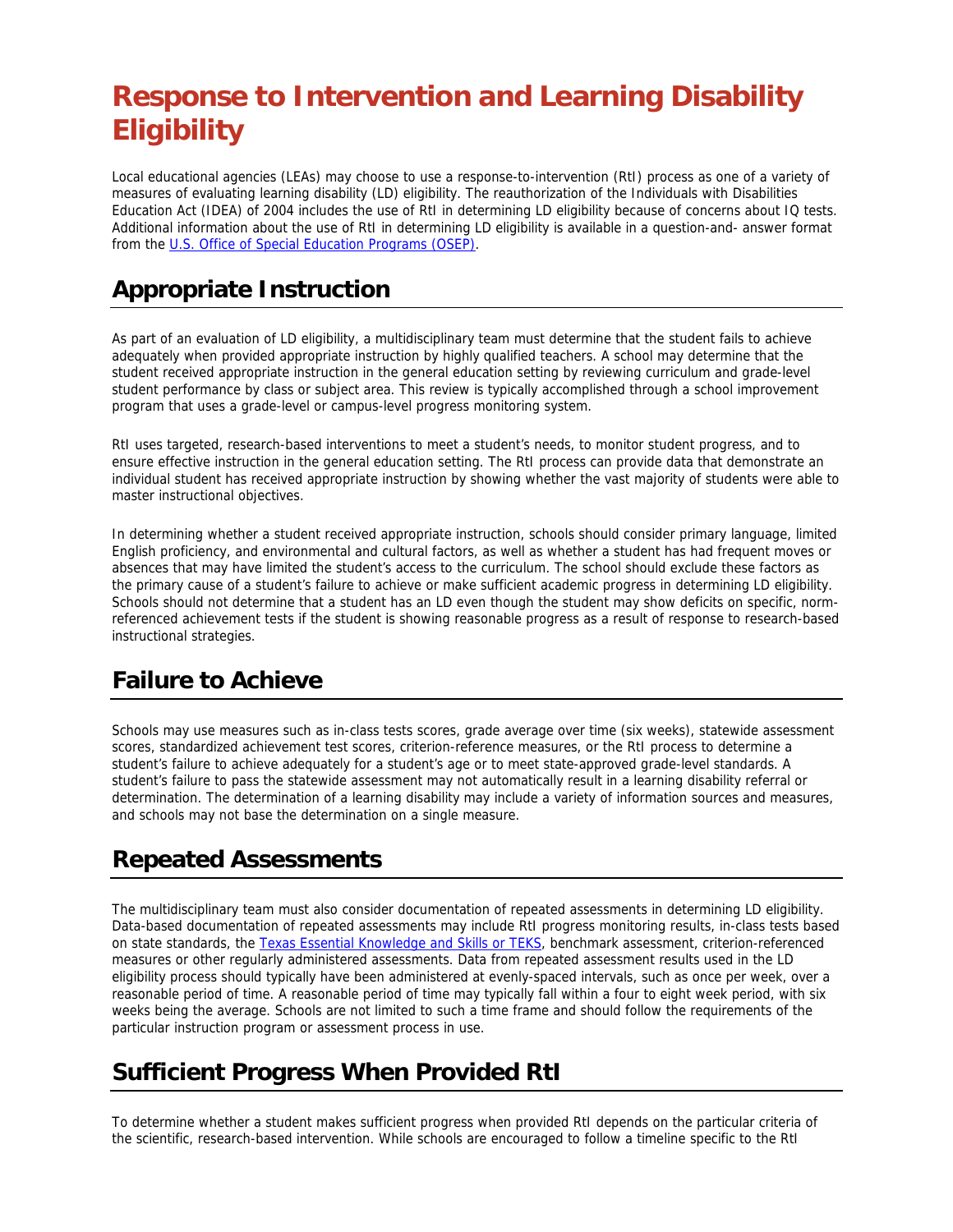process, a school should consider alternative actions when a student fails to respond to an increasing intensity of instruction and interventions. Schools have an obligation to ensure that evaluations of students suspected of having a disability are not delayed or denied because of implementation of RtI.

If a parent submits a written request to the LEA's director of special education services or to an administrative employee of the LEA that a student be evaluated for special education services, the LEA must follow requirements at TEC §29.004. The LEA must provide an opportunity for the parent to give written consent for the special education evaluation or refuse to provide the evaluation and provide the parent or legal guardian with the notice of procedural safeguards. Additionally the school must provide prior written notice to the student's parent in accordance with 34 CFR §300.503.

RtI does not replace the need for a comprehensive evaluation using a variety of data sources. A school will inform parents when a student is not making progress in the general education setting. If the student is not making progress in the general education setting and demonstrates lack of sufficient response to intervention(s) after an appropriate period of time (see above for discussion of RTI process), the school must request parental consent to evaluate a student suspected of having a learning disability.

The definition of "scientific, research-based" is in federal law at 20 USC, §7801(37). Local school districts are in the best position to determine interventions that qualify as meeting the definition of "scientific, research-based."

#### **Pattern of Strengths and Weaknesses**

Schools may determine a pattern of strengths and weaknesses by evaluating specific areas of cognitive function, academic achievement, or both and comparing those results against each other or in contrast to other measures of student performance.

This process may identify significant discrepancies between intellectual ability and achievement. However, a discrepancy cannot be the sole determinant for specific learning disability identification. If a discrepancy is a part of the identification process, it should be part of a standard regression procedure. Simple difference procedures should not be the basis for the discrepancy. Current research fails to support the validity of simple difference procedures in determining the existence of a learning disability. Evaluation instrument manuals typically provide information specific to identifying a significant discrepancy between intellectual ability and academic achievement.

In conducting an evaluation, schools should include criterion-referenced or curriculum-based measures to more accurately identify patterns of strengths and weaknesses and link eligibility determinations to instruction.

In evaluating specific areas of cognitive functioning to determine a pattern of strengths and weaknesses, schools must consider the federal definition of LD as "a disorder in one or more of the basic psychological processes involved in understanding or in using language" (34 CFR §300.8(c)(10)). There should be a link between an identified pattern of strengths and weaknesses and the failure to achieve adequately as described above when used as a determination of LD. Schools may not determine students to have an LD whose classroom achievement indicates a pervasive weakness that does not constitute a pattern of strengths and weaknesses to have a LD. Schools also may not determine students to have an LD who meet the criteria of having an intellectual disability.

#### **Professional Judgment**

Evaluators must use professional judgment, including consideration of multiple information or data sources to support the eligibility determination, in making the determination of LD. Information or data sources may include statewide assessment results, formal evaluation test scores (IQ, achievement, cognitive function or processing), RtI progress monitoring data, informal data (rating scales, student work samples, interviews, parent input) and anecdotal reports. Such information or data sources must include an observation of the student in the student's learning environment as related to the area of LD.

## **Re-evaluation**

In conducting a reevaluation for LD eligibility, schools should continue to use a variety of data sources, possibly including an RtI process. During the reevaluation process, schools are encouraged to: